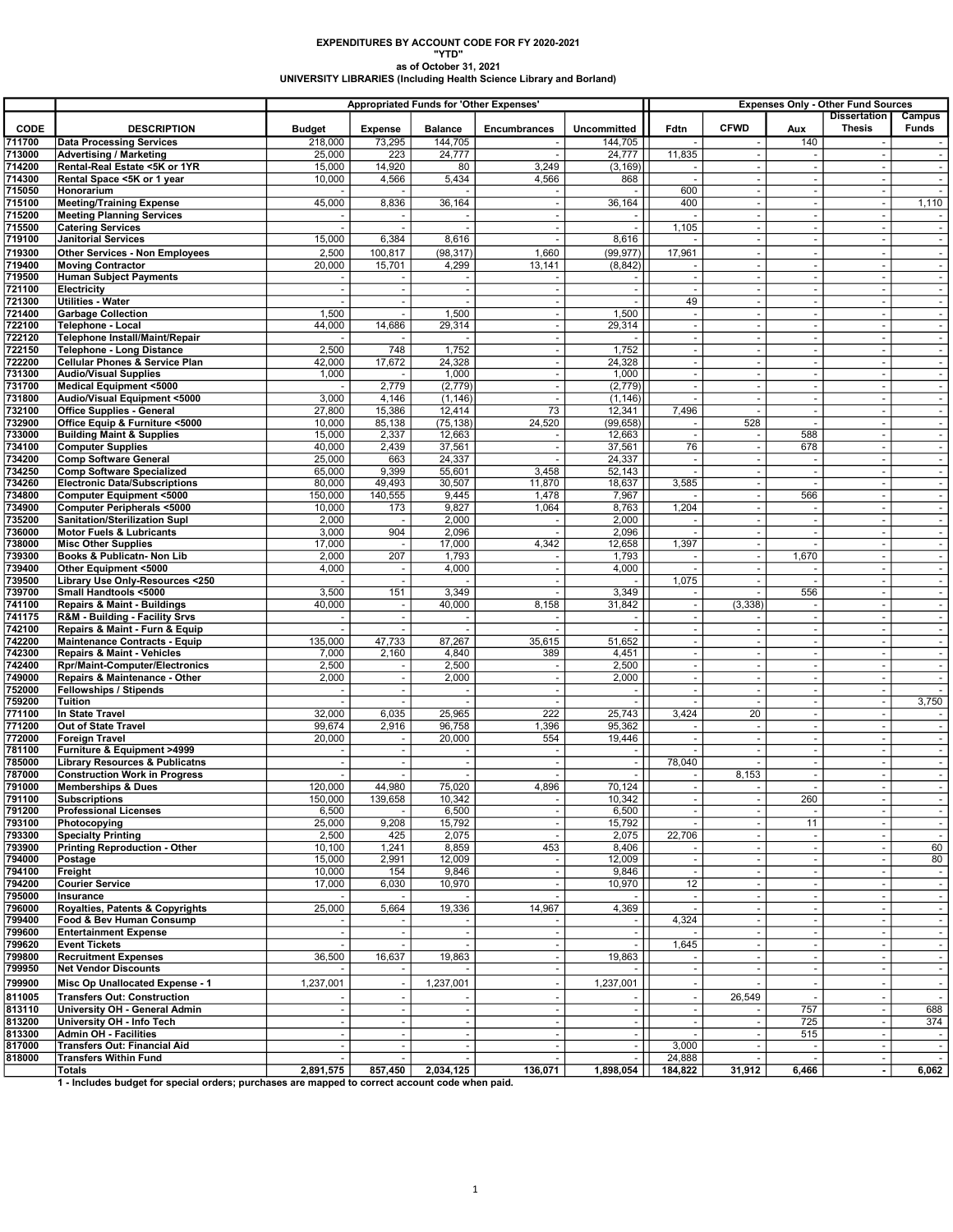## as of September 30, 2021 UNIVERSITY LIBRARIES EXPENDITURES BY ACCOUNT CODE FOR FY 2020-2021 "YTD"

|                  |                                                                                                 | <b>Appropriated Funds for 'Other Expenses'</b> |                                    |                  |                                 |                          | <b>Expenses Only - Other Fund Sources</b> |                          |                                            |                                      |                          |  |
|------------------|-------------------------------------------------------------------------------------------------|------------------------------------------------|------------------------------------|------------------|---------------------------------|--------------------------|-------------------------------------------|--------------------------|--------------------------------------------|--------------------------------------|--------------------------|--|
| <b>CODE</b>      | <b>DESCRIPTION</b>                                                                              | <b>Budget</b>                                  | <b>Expense</b>                     | <b>Balance</b>   | Encumbrances                    | <b>Uncommitted</b>       | Fdtn                                      | <b>CFWD</b>              | Aux                                        | <b>Dissertation</b><br><b>Thesis</b> | Campus<br>Funds          |  |
| 711700           | <b>Data Processing Services</b>                                                                 | 218,000                                        | 51,772                             | 166,228          |                                 | 166,228                  |                                           |                          | 105                                        |                                      |                          |  |
| 713000           | <b>Advertising / Marketing</b>                                                                  | 25,000                                         | 223                                | 24,777           |                                 | 24,777                   |                                           |                          | $\overline{\phantom{a}}$                   |                                      | $\sim$                   |  |
| 714200           | Rental-Real Estate <5K or 1YR                                                                   | 15,000                                         | 14,650                             | 350              | 3,519                           | (3, 169)                 | $\overline{\phantom{a}}$                  | $\sim$                   | $\overline{\phantom{a}}$                   |                                      |                          |  |
| 714300           | Rental Space <5K or 1 year                                                                      | 10,000                                         | 2,283                              | 7,717            | 6,849                           | 868                      | ٠.                                        | $\sim$                   | $\omega$                                   |                                      | $\sim$                   |  |
| 715050           | Honorarium                                                                                      |                                                |                                    |                  |                                 |                          |                                           | $\sim$                   | $\omega$                                   |                                      | $\sim$                   |  |
| 715100           | <b>Meeting/Training Expense</b>                                                                 | 45,000                                         | 7,146                              | 37,854           |                                 | 37,854                   | 400                                       |                          | $\tilde{\phantom{a}}$                      |                                      | 1,110                    |  |
| 715200<br>715500 | <b>Meeting Planning Services</b><br><b>Catering Services</b>                                    |                                                |                                    |                  |                                 |                          | 1,105                                     | $\overline{\phantom{a}}$ | $\overline{\phantom{a}}$                   | $\overline{\phantom{a}}$             | $\sim$                   |  |
| 719100           | <b>Janitorial Services</b>                                                                      | 15,000                                         | 3,952                              | 11,048           | $\overline{\phantom{a}}$        | 11,048                   |                                           |                          | $\sim$                                     | $\sim$                               |                          |  |
| 719300           | <b>Other Services - Non Employees</b>                                                           | 2,500                                          | 100,220                            | (97, 720)        | 1,705                           | (99, 425)                | 8,863                                     | $\omega$                 | $\blacksquare$                             | $\sim$                               | $\sim$                   |  |
| 719400           | <b>Moving Contractor</b>                                                                        | 20,000                                         | 6,495                              | 13,505           | 9,557                           | 3,948                    |                                           |                          | $\overline{\phantom{a}}$                   |                                      |                          |  |
| 719500           | <b>Human Subject Payments</b>                                                                   | $\overline{\phantom{a}}$                       |                                    |                  |                                 | $\omega$                 | $\sim$                                    | $\overline{a}$           | $\omega$                                   | $\sim$                               |                          |  |
| 721100           | Electricity                                                                                     |                                                | $\overline{\phantom{a}}$           |                  |                                 | $\omega$                 |                                           | $\sim$                   | $\blacksquare$                             | $\sim$                               | $\overline{\phantom{a}}$ |  |
| 721300           | <b>Utilities - Water</b>                                                                        | 1,500                                          | $\sim$                             | 1,500            | $\sim$                          | 1,500                    | 34<br>$\sim$                              |                          |                                            |                                      | $\sim$                   |  |
| 721400<br>722100 | <b>Garbage Collection</b><br>Telephone - Local                                                  | 44,000                                         | 11,039                             | 32,961           |                                 | 32,961                   |                                           | $\overline{\phantom{a}}$ | $\overline{\phantom{a}}$                   | $\sim$                               |                          |  |
| 722120           | Telephone Install/Maint/Repair                                                                  |                                                |                                    |                  | $\sim$                          |                          | $\sim$                                    | $\sim$                   | $\omega$                                   | $\sim$                               | $\sim$                   |  |
| 722150           | Telephone - Long Distance                                                                       | 2,500                                          | 552                                | 1,948            |                                 | 1,948                    |                                           |                          | $\sim$                                     |                                      |                          |  |
| 722200           | <b>Cellular Phones &amp; Service Plan</b>                                                       | 42,000                                         | 13,923                             | 28,077           |                                 | 28,077                   |                                           |                          |                                            |                                      |                          |  |
| 731300           | <b>Audio/Visual Supplies</b>                                                                    | 1,000                                          | $\overline{\phantom{a}}$           | 1,000            | $\sim$                          | 1,000                    | $\overline{\phantom{a}}$                  | $\sim$                   | $\blacksquare$                             | $\sim$                               | $\sim$                   |  |
| 731700           | <b>Medical Equipment &lt;5000</b>                                                               |                                                | $\overline{\phantom{a}}$           |                  | $\sim$                          |                          | $\sim$                                    |                          | $\sim$                                     | $\sim$                               |                          |  |
| 731800<br>732100 | Audio/Visual Equipment <5000<br><b>Office Supplies - General</b>                                | 3,000<br>27,800                                | $\overline{\phantom{a}}$<br>12,309 | 3,000<br>15,491  | 54                              | 3,000<br>15,437          | 7,279                                     | $\overline{\phantom{a}}$ | $\omega$<br>$\blacksquare$                 | $\sim$<br>$\overline{\phantom{a}}$   | $\overline{\phantom{a}}$ |  |
| 732900           | Office Equip & Furniture <5000                                                                  | 10,000                                         | 83,250                             | (73, 250)        | 26,886                          | (100, 136)               |                                           | 528                      |                                            |                                      |                          |  |
| 733000           | <b>Building Maint &amp; Supplies</b>                                                            | 15,000                                         | 2,153                              | 12,847           |                                 | 12,847                   |                                           | $\sim$                   | 588                                        | $\sim$                               | $\sim$                   |  |
| 734100           | <b>Computer Supplies</b>                                                                        | 40,000                                         | 2,439                              | 37,561           |                                 | 37,561                   | 36                                        | $\mathbf{r}$             | 164                                        | $\omega$                             |                          |  |
| 734200           | <b>Comp Software General</b>                                                                    | 25,000                                         | 608                                | 24,392           |                                 | 24,392                   | ٠.                                        | $\sim$                   | $\sim$                                     | $\sim$                               |                          |  |
| 734250           | <b>Comp Software Specialized</b>                                                                | 65,000                                         | 9,219                              | 55,781           | 3,458                           | 52,323                   |                                           |                          | $\blacksquare$                             | $\overline{\phantom{a}}$             |                          |  |
| 734260<br>734800 | <b>Electronic Data/Subscriptions</b><br>Computer Equipment <5000                                | 80,000<br>150,000                              | 37,875<br>140.305                  | 42,125<br>9,695  | 14,878                          | 27,247<br>9,695          | 3,585                                     | $\sim$                   | 566                                        | $\sim$                               | $\sim$                   |  |
| 734900           | <b>Computer Peripherals &lt;5000</b>                                                            | 10,000                                         | 98                                 | 9,902            | 1,065                           | 8,837                    | 60                                        |                          | $\sim$                                     |                                      |                          |  |
| 735200           | <b>Sanitation/Sterilization Supl</b>                                                            | 2,000                                          | $\sim$                             | 2,000            |                                 | 2,000                    | $\overline{\phantom{a}}$                  | $\sim$                   | $\omega$                                   | $\sim$                               | $\sim$                   |  |
| 736000           | <b>Motor Fuels &amp; Lubricants</b>                                                             | 3,000                                          | 729                                | 2,271            |                                 | 2,271                    |                                           |                          | $\blacksquare$                             |                                      |                          |  |
| 738000           | <b>Misc Other Supplies</b>                                                                      | 17,000                                         |                                    | 17,000           | 2,950                           | 14,050                   | 1,200                                     |                          |                                            |                                      |                          |  |
| 739300           | Books & Publicatn- Non Lib                                                                      | 2,000                                          | 117                                | 1,883            |                                 | 1,883                    |                                           | $\overline{\phantom{a}}$ | 840                                        | $\sim$                               | $\sim$                   |  |
| 739400<br>739500 | Other Equipment <5000<br>Library Use Only-Resources <250                                        | 4,000                                          | $\overline{\phantom{a}}$<br>$\sim$ | 4,000            | $\overline{\phantom{a}}$        | 4,000                    | 75                                        | ÷.                       | $\blacksquare$                             | $\sim$                               |                          |  |
| 739700           | Small Handtools <5000                                                                           | 3,500                                          | 151                                | 3,349            |                                 | 3,349                    |                                           |                          | 529                                        |                                      |                          |  |
| 741100           | <b>Repairs &amp; Maint - Buildings</b>                                                          | 40,000                                         |                                    | 40,000           | 8,158                           | 31,842                   |                                           | (3, 338)                 | $\blacksquare$                             |                                      |                          |  |
| 741175           | R&M - Building - Facility Srvs                                                                  | $\overline{\phantom{a}}$                       | $\overline{\phantom{a}}$           |                  |                                 | $\overline{\phantom{a}}$ |                                           |                          | $\blacksquare$                             | $\sim$                               | $\sim$                   |  |
| 742100           | Repairs & Maint - Furn & Equip                                                                  |                                                |                                    |                  |                                 |                          |                                           |                          | $\sim$                                     |                                      |                          |  |
| 742200           | <b>Maintenance Contracts - Equip</b>                                                            | 135,000                                        | 46,093                             | 88,907           | 37,255                          | 51,652                   | $\sim$                                    |                          | $\omega$                                   | $\sim$                               |                          |  |
| 742300<br>742400 | <b>Repairs &amp; Maint - Vehicles</b><br><b>Rpr/Maint-Computer/Electronics</b>                  | 7,000<br>2,500                                 | 1,550                              | 5,450<br>2,500   | 404                             | 5,046<br>2,500           | $\overline{\phantom{a}}$                  | $\sim$                   | $\blacksquare$                             | $\sim$                               | $\overline{\phantom{a}}$ |  |
| 749000           | Repairs & Maintenance - Other                                                                   | 2,000                                          |                                    | 2,000            |                                 | 2,000                    | $\overline{\phantom{a}}$                  | $\sim$                   | $\overline{\phantom{a}}$                   | $\sim$                               | $\sim$                   |  |
| 752000           | <b>Fellowships / Stipends</b>                                                                   |                                                | $\blacksquare$                     |                  |                                 |                          |                                           |                          | $\overline{\phantom{a}}$                   |                                      | $\blacksquare$           |  |
| 759200           | <b>Tuition</b>                                                                                  |                                                | $\overline{\phantom{a}}$           |                  |                                 |                          |                                           | $\sim$                   | $\omega$                                   | $\sim$                               | 3,750                    |  |
| 771100           | In State Travel                                                                                 | 32,000                                         | 4,784                              | 27,216           | 222                             | 26,994                   | 3,401                                     |                          | $\overline{\phantom{a}}$                   |                                      |                          |  |
| 771200<br>772000 | Out of State Travel<br><b>Foreign Travel</b>                                                    | 99,674<br>20,000                               | 1,489<br>$\sim$                    | 98,185<br>20,000 | 296<br>$\overline{\phantom{a}}$ | 97,889<br>20,000         | $\overline{\phantom{a}}$                  | $\sim$                   | $\overline{\phantom{a}}$<br>$\blacksquare$ | $\sim$                               | $\sim$                   |  |
| 781100           | Furniture & Equipment >4999                                                                     |                                                | $\overline{\phantom{a}}$           |                  |                                 |                          |                                           |                          | $\sim$                                     |                                      |                          |  |
| 785000           | <b>Library Resources &amp; Publicatns</b>                                                       | $\overline{a}$                                 | $\overline{\phantom{a}}$           |                  | $\overline{\phantom{a}}$        | $\sim$                   | 3,081                                     |                          | $\omega$                                   | $\overline{a}$                       |                          |  |
| 787000           | <b>Construction Work in Progress</b>                                                            |                                                |                                    |                  |                                 |                          |                                           | 8,153                    | $\blacksquare$                             | $\overline{\phantom{a}}$             | $\blacksquare$           |  |
| 791000           | <b>Memberships &amp; Dues</b>                                                                   | 120,000                                        | 17,160                             | 102,840          | 4,896                           | 97,944                   |                                           |                          |                                            |                                      |                          |  |
| 791100           | <b>Subscriptions</b>                                                                            | 150,000                                        | 139,658                            | 10,342           |                                 | 10,342                   |                                           |                          | 260                                        |                                      |                          |  |
| 791200<br>793100 | <b>Professional Licenses</b><br>Photocopying                                                    | 6,500<br>25,000                                | 7,280                              | 6,500<br>17,720  |                                 | 6,500<br>17,720          |                                           |                          | 11                                         |                                      | $\sim$<br>$\sim$         |  |
| 793300           | <b>Specialty Printing</b>                                                                       | 2,500                                          | 275                                | 2,225            |                                 | 2,225                    | 6,027                                     |                          | $\overline{\phantom{a}}$                   |                                      |                          |  |
| 793900           | <b>Printing Reproduction - Other</b>                                                            | 10,100                                         | 249                                | 9,851            | 1,338                           | 8,513                    |                                           |                          | $\overline{\phantom{a}}$                   |                                      | 60                       |  |
| 794000           | Postage                                                                                         | 15,000                                         | 2,371                              | 12,629           |                                 | 12,629                   |                                           | $\overline{\phantom{a}}$ | $\overline{\phantom{a}}$                   |                                      | $\sim$                   |  |
| 794100           | Freight                                                                                         | 10,000                                         | 129                                | 9,871            |                                 | 9,871                    |                                           |                          |                                            |                                      |                          |  |
| 794200<br>795000 | <b>Courier Service</b>                                                                          | 17,000                                         | 4,246                              | 12,754           | $\sim$                          | 12,754                   | 12                                        |                          | $\omega$<br>$\blacksquare$                 | ÷.                                   | $\sim$                   |  |
| 796000           | Insurance<br>Royalties, Patents & Copyrights                                                    | 25,000                                         | 2,552                              | 22,448           | 18,079                          | 4,369                    |                                           |                          |                                            |                                      |                          |  |
| 799400           | Food & Bev Human Consump                                                                        |                                                |                                    |                  |                                 |                          | 3,499                                     | $\overline{\phantom{a}}$ | $\overline{\phantom{a}}$                   | $\sim$                               |                          |  |
| 799600           | <b>Entertainment Expense</b>                                                                    |                                                | $\blacksquare$                     |                  | $\blacksquare$                  | $\blacksquare$           |                                           |                          | $\overline{\phantom{a}}$                   |                                      |                          |  |
| 799620           | <b>Event Tickets</b>                                                                            |                                                |                                    |                  | $\sim$                          |                          |                                           |                          | $\omega$                                   |                                      | $\sim$                   |  |
| 799800           | <b>Recruitment Expenses</b>                                                                     | 36,500                                         | 13,550                             | 22,950           |                                 | 22,950                   |                                           |                          | $\overline{\phantom{a}}$                   |                                      |                          |  |
| 799950<br>799900 | <b>Net Vendor Discounts</b><br>Misc Op Unallocated Expense - 1                                  | 1,237,001                                      | $\overline{\phantom{a}}$           | 1,237,001        | $\blacksquare$                  | 1,237,001                | $\overline{\phantom{a}}$                  |                          | $\blacksquare$                             | $\sim$                               | $\overline{\phantom{a}}$ |  |
| 811005           | <b>Transfers Out: Construction</b>                                                              |                                                |                                    |                  | $\sim$                          | $\blacksquare$           | $\overline{\phantom{a}}$                  | 25,266                   | $\blacksquare$                             | $\sim$                               | $\sim$                   |  |
| 813110           | University OH - General Admin                                                                   |                                                | $\sim$                             |                  |                                 | $\omega$                 |                                           |                          | 757                                        |                                      | 688                      |  |
| 813200           | University OH - Info Tech                                                                       |                                                |                                    |                  |                                 | $\omega$                 |                                           |                          | 725                                        |                                      | 374                      |  |
| 813300           | <b>Admin OH - Facilities</b>                                                                    |                                                |                                    |                  | $\overline{\phantom{a}}$        | $\sim$                   |                                           |                          | 515                                        | $\overline{\phantom{a}}$             | $\overline{\phantom{a}}$ |  |
| 817000           | Transfers Out: Financial Aid                                                                    |                                                |                                    |                  |                                 |                          | 2,000                                     |                          |                                            |                                      |                          |  |
| 818000           | <b>Transfers Within Fund</b>                                                                    |                                                |                                    |                  |                                 | $\sim$                   | 24,888                                    |                          | $\overline{\phantom{a}}$                   | $\sim$                               | $\sim$                   |  |
|                  | Totals                                                                                          | 2,891,575                                      | 742,894                            | 2,148,681        | 141,569                         | 2,007,112                | 65,545                                    | 30,609                   | 5,060                                      | $\blacksquare$                       | 5,982                    |  |
|                  | 1 - Includes budget for special orders; purchases are mapped to correct account code when paid. |                                                |                                    |                  |                                 |                          |                                           |                          |                                            |                                      |                          |  |